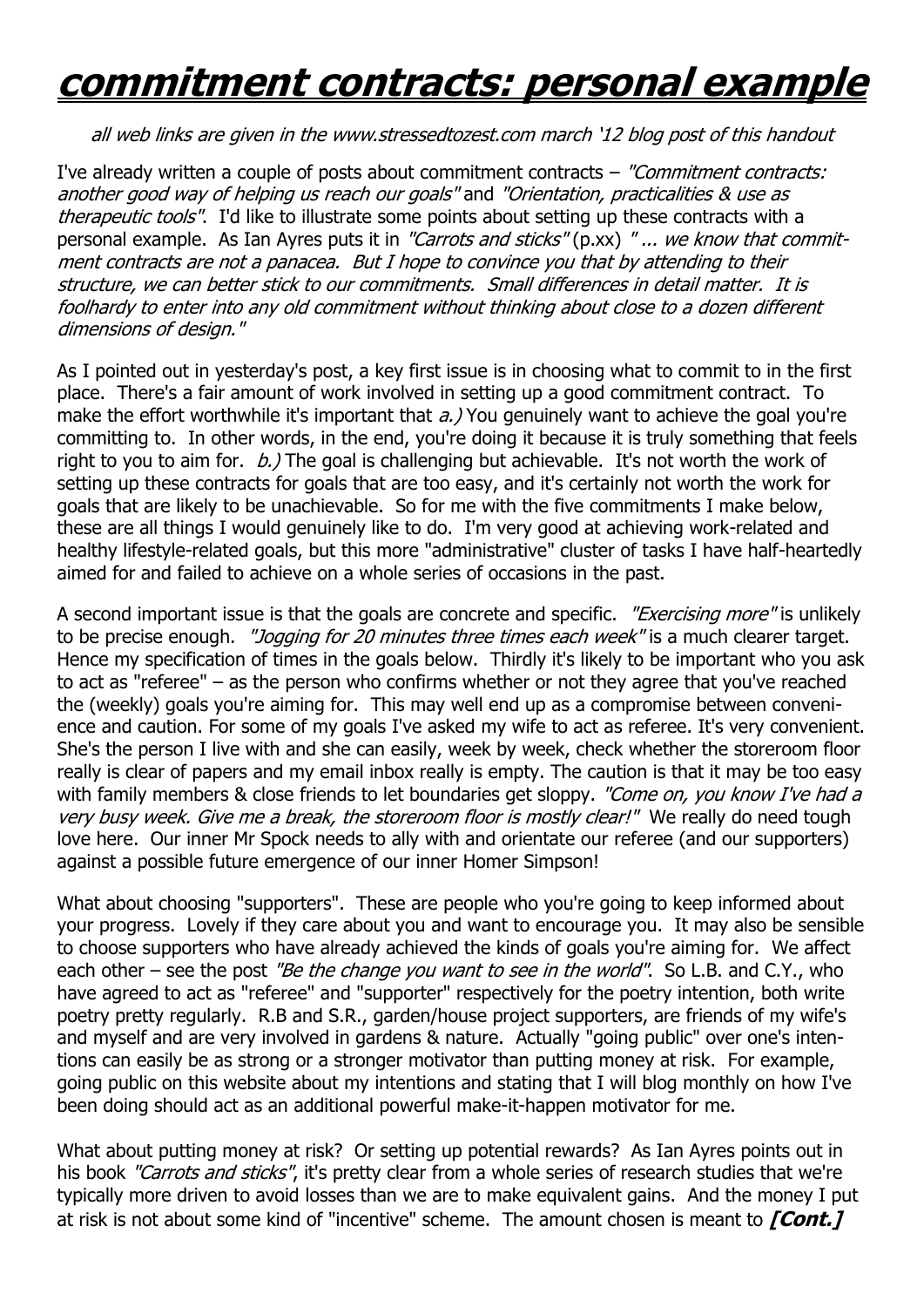really motivate me not to fail, not just to be a "slap-on-the-wrist" penalty I am fairly happy to occasionally pay. The penalty is meant to be large enough to be a powerful disincentive to our inner Homer Simpson when he starts to emerge. Clearly we don't want to choose such a large amount that it would damage us badly if we lost it, but we want the size of the penalty to get our attention. This is going to vary a lot from person to person. Because of the way that I work, I'm relatively "poor" for a doctor here in the UK. I am however very busy. I want the potential penalty to "wake me up". My gut feel is that £100 gets my attention better than the £50 per commitment per week that I originally began to choose. It's a paradox that we may well find that a large penalty is such a strong disincentive to stray, that we end up paying less overall than if we'd chosen smaller penalties that we might be more inclined to sometimes simply accept. If parking illegally automatically led to one's car being blown up, we would be likely to approach the risk of getting a parking ticket with more caution!

However there are dangers too in choosing excessively large penalties. These include the potential for self-damage (for example losing large amounts of money), the possibility of being put off trying commitment contracts in the first place, and – fascinatingly – the possibility of overcompensation after the contract has ended. So there's some evidence (see Ayres's book again) that change achieved under the pressure of excessively draconian penalties may be less persistent (once the potential penalties have lifted) than change achieved under somewhat less duress. This makes the choice of penalty size an interesting issue. We don't want it to be so small that we're too easily prepared to let the contract slip and pay the minor costs involved. But at the same time, we don't want the penalty to be so large that we're put off even starting – or find that as soon as the contract terminates we breathe a huge sigh of relief and rapidly return to our pre-contract behaviours. This is where maintenance contracts, after the initial goals are achieved, are so relevant and – sadly – so often underused.

| week<br>ending           | 1st<br>april                                                                                                                                                                                                                                                                                                                                                                                                                  | gth<br>april                                                                                                                                                                                                                                                                                                                                                                                                            | 15 <sup>th</sup><br>april | 22 <sub>nd</sub><br>april | 2 <sup>gh</sup><br>april | 6 <sup>th</sup><br>may | 13 <sup>th</sup><br>may | 20 <sup>th</sup><br>may | 27 <sup>th</sup><br>may | 3rd<br>june | 10 <sup>th</sup><br>june | 17 <sup>th</sup><br>june | 24 <sup>th</sup><br>june | 1st<br>july | gth<br>july | 15 <sup>th</sup><br>july | 22 <sub>nd</sub><br>july |
|--------------------------|-------------------------------------------------------------------------------------------------------------------------------------------------------------------------------------------------------------------------------------------------------------------------------------------------------------------------------------------------------------------------------------------------------------------------------|-------------------------------------------------------------------------------------------------------------------------------------------------------------------------------------------------------------------------------------------------------------------------------------------------------------------------------------------------------------------------------------------------------------------------|---------------------------|---------------------------|--------------------------|------------------------|-------------------------|-------------------------|-------------------------|-------------|--------------------------|--------------------------|--------------------------|-------------|-------------|--------------------------|--------------------------|
| house &<br>garden        |                                                                                                                                                                                                                                                                                                                                                                                                                               |                                                                                                                                                                                                                                                                                                                                                                                                                         |                           |                           |                          |                        |                         |                         |                         |             |                          |                          |                          |             |             |                          |                          |
| c.h. with<br>r.b. & s.r. | This intention is to work in the garden (or house) on various domestic projects (agreed with my wife) for at least a couple of hours a week -<br>typically this will be on a Saturday afternoon. The various domestic chores that I already take responsibility for each week don't qualify for<br>these extra two hours that I'm committing to.                                                                              |                                                                                                                                                                                                                                                                                                                                                                                                                         |                           |                           |                          |                        |                         |                         |                         |             |                          |                          |                          |             |             |                          |                          |
| accounts                 |                                                                                                                                                                                                                                                                                                                                                                                                                               |                                                                                                                                                                                                                                                                                                                                                                                                                         |                           |                           |                          |                        |                         |                         |                         |             |                          |                          |                          |             |             |                          |                          |
| c.h. with<br>c.g. & k.f. | I'm committing here to working on my accounts/bills/bank statements & so on - all will involve using Quickbooks - for at least a couple of<br>hours each week.                                                                                                                                                                                                                                                                |                                                                                                                                                                                                                                                                                                                                                                                                                         |                           |                           |                          |                        |                         |                         |                         |             |                          |                          |                          |             |             |                          |                          |
| email                    |                                                                                                                                                                                                                                                                                                                                                                                                                               |                                                                                                                                                                                                                                                                                                                                                                                                                         |                           |                           |                          |                        |                         |                         |                         |             |                          |                          |                          |             |             |                          |                          |
| c.h with<br>c.g. & k.f.  | This is an interesting one. I've set up various folders for my two email accounts. The intention is to clear the two inboxes each week. This<br>will involve a mix of deleting many emails and moving other emails to a variety of different folders including 'awaiting response from the other<br>person' and 'to do' folders. The aim is to stop having a mixed bag of emails muddled and multiplying in my inboxes.       |                                                                                                                                                                                                                                                                                                                                                                                                                         |                           |                           |                          |                        |                         |                         |                         |             |                          |                          |                          |             |             |                          |                          |
| paper<br>work            |                                                                                                                                                                                                                                                                                                                                                                                                                               |                                                                                                                                                                                                                                                                                                                                                                                                                         |                           |                           |                          |                        |                         |                         |                         |             |                          |                          |                          |             |             |                          |                          |
| c.h. with<br>c.g. & k.f. | This intention is a little like the email intention above. I have a storeroom next door to my main consulting room. It's immensely easy for me<br>to pile half and un-finished paperwork onto the floor in this little side-room. As you can imagine, these piles of paperwork can easily gather<br>dust for weeks (or longer). I intend to clear the floor here every week - by trashing, filing & responding appropriately. |                                                                                                                                                                                                                                                                                                                                                                                                                         |                           |                           |                          |                        |                         |                         |                         |             |                          |                          |                          |             |             |                          |                          |
| poetry                   |                                                                                                                                                                                                                                                                                                                                                                                                                               |                                                                                                                                                                                                                                                                                                                                                                                                                         |                           |                           |                          |                        |                         |                         |                         |             |                          |                          |                          |             |             |                          |                          |
| I.b. with<br>c.y. & p.e. |                                                                                                                                                                                                                                                                                                                                                                                                                               | This is really an awareness & appreciation exercise. I intend to spend at least half an hour writing poetry each week. I will experiment with a<br>three part sequence of simply observing my surroundings & jotting down sensory impressions, beginning to put these jottings into sequences<br>of phrases/sentences, and then constructing some kind of poem. My intention is to produce a simple poem every 3 weeks! |                           |                           |                          |                        |                         |                         |                         |             |                          |                          |                          |             |             |                          |                          |